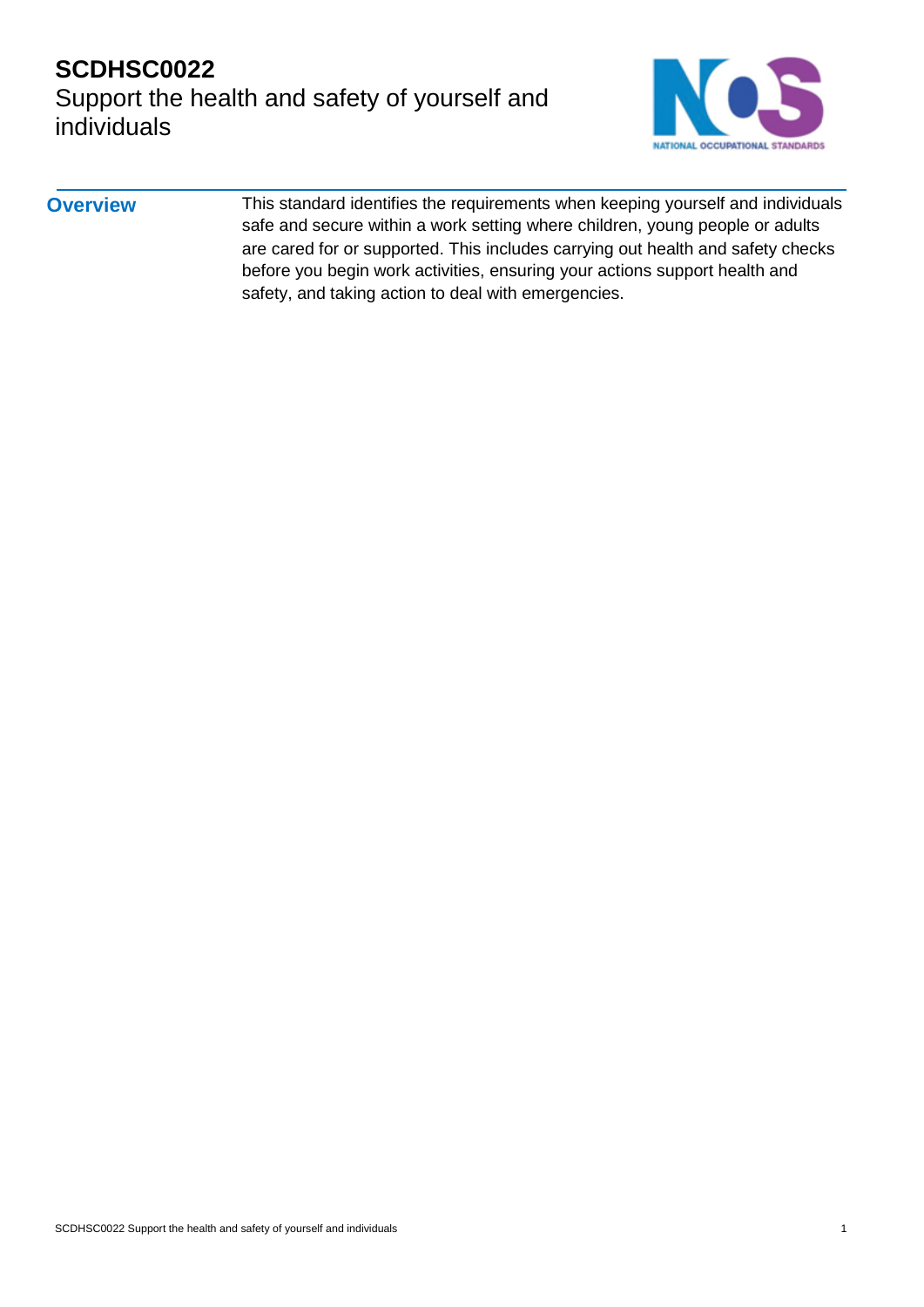Support the health and safety of yourself and individuals

| <b>Performance</b><br>criteria |                                                                                        |                                                                                                                                                                                               |  |  |  |
|--------------------------------|----------------------------------------------------------------------------------------|-----------------------------------------------------------------------------------------------------------------------------------------------------------------------------------------------|--|--|--|
|                                | Carry out health and safety checks before you begin work activities                    |                                                                                                                                                                                               |  |  |  |
| You must be able to:           | P <sub>1</sub>                                                                         | make sure that you are aware of the setting's health, safety and security<br>procedures before you begin work activities                                                                      |  |  |  |
|                                | P <sub>2</sub>                                                                         | check any risk assessments relating to work activities before you begin                                                                                                                       |  |  |  |
|                                | P <sub>3</sub>                                                                         | use risk assessments to plan and carry out your work                                                                                                                                          |  |  |  |
|                                | P4                                                                                     | examine the areas in which you work and any equipment to be used, to<br>ensure that they are safe and hazard free and conform to legal and work<br>setting requirements for health and safety |  |  |  |
|                                | P <sub>5</sub>                                                                         | wherever possible, remove hazards that might pose a health and safety                                                                                                                         |  |  |  |
|                                |                                                                                        | risk to yourself and other people                                                                                                                                                             |  |  |  |
|                                | P <sub>6</sub>                                                                         | report any health and safety issues as required in the work setting                                                                                                                           |  |  |  |
|                                | Ensure your actions support health, safety and security in the place<br>where you work |                                                                                                                                                                                               |  |  |  |
| You must be able to:           | P7                                                                                     | operate within the limits of your own role and responsibilities in relation to<br>health and safety                                                                                           |  |  |  |
|                                | P <sub>8</sub>                                                                         | follow requirements of the work setting to ensure that people know where<br>you are at all times                                                                                              |  |  |  |
|                                | P <sub>9</sub>                                                                         | ensure that your own health and hygiene do not pose a threat to others                                                                                                                        |  |  |  |
|                                | P <sub>10</sub>                                                                        | while working with individuals, take account of their preferences and<br>needs when you ensure their health and safety and your own                                                           |  |  |  |
|                                | P11                                                                                    | check that people who are present have a right to be there                                                                                                                                    |  |  |  |
|                                | P <sub>12</sub>                                                                        | check for hazards and health, safety and security risks whilst you are<br>working                                                                                                             |  |  |  |
|                                | P <sub>13</sub>                                                                        | take appropriate action if you identify the likelihood of an <b>accident</b> , injury<br>or harm                                                                                              |  |  |  |
|                                | P <sub>14</sub>                                                                        | work with others to minimise potential risks                                                                                                                                                  |  |  |  |
|                                | P15                                                                                    | use approved methods and procedures when undertaking potentially<br>hazardous work activities                                                                                                 |  |  |  |
|                                | P <sub>16</sub>                                                                        | report any health and safety issues in the place you are working that may<br>put yourself and others at risk                                                                                  |  |  |  |
|                                | <b>P17</b>                                                                             | complete health, safety and security records according to legal and work<br>setting requirements                                                                                              |  |  |  |
|                                | P <sub>18</sub>                                                                        | seek additional support to resolve health and safety problems when<br>necessary                                                                                                               |  |  |  |

#### **Take action to deal with emergencies**

#### *You must be able to:* P19 take appropriate and immediate action to deal with **health and**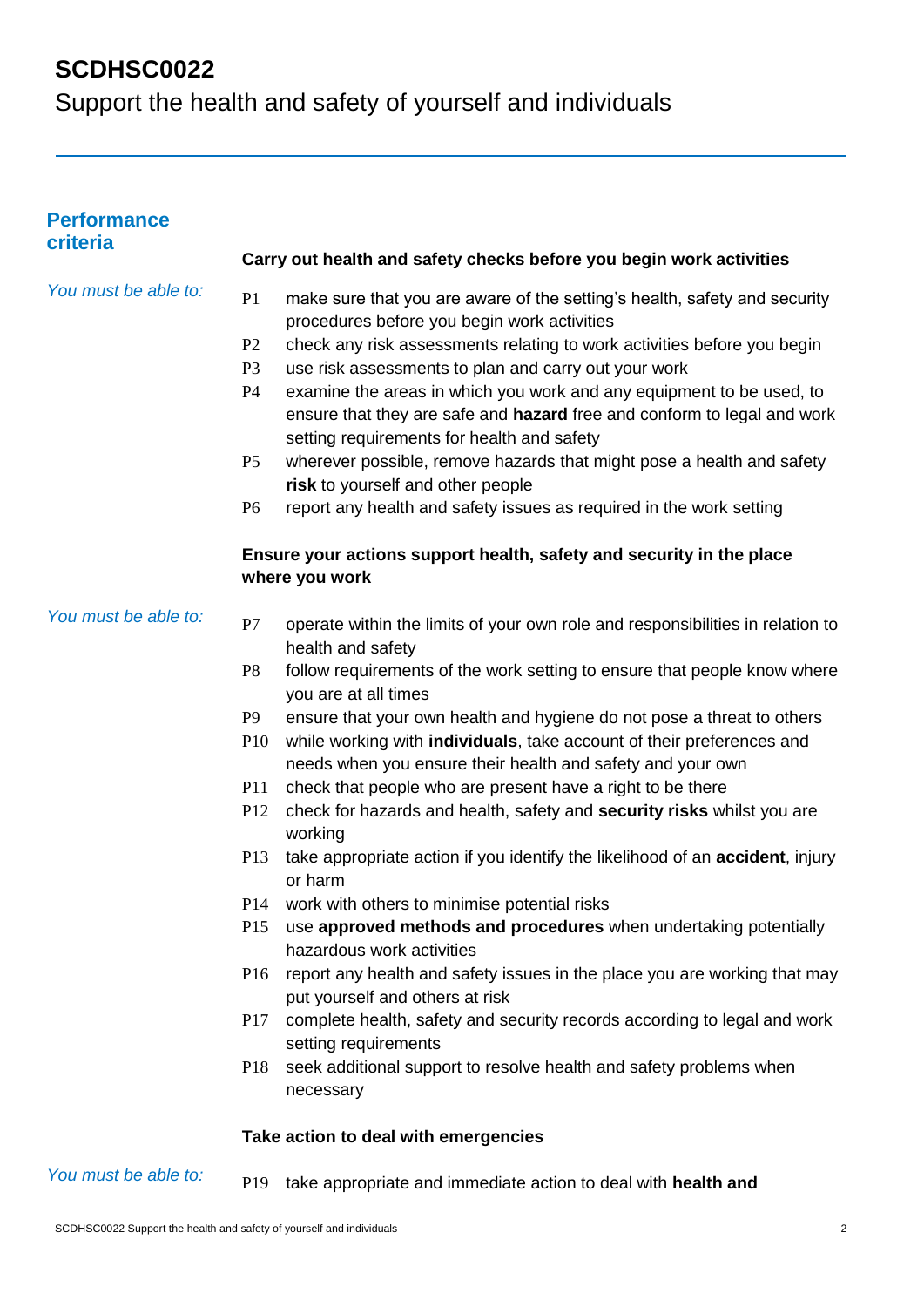## **SCDHSC0022** Support the health and safety of yourself and individuals

#### **environmental emergencies**

- P20 summon assistance appropriate to the emergency
- P21 support individuals during the emergency
- P22 provide assistance within your own competence until someone who is qualified to deal with the emergency is available
- P23 support others who may be affected by the emergency
- P24 report on emergencies according to legal and work setting requirements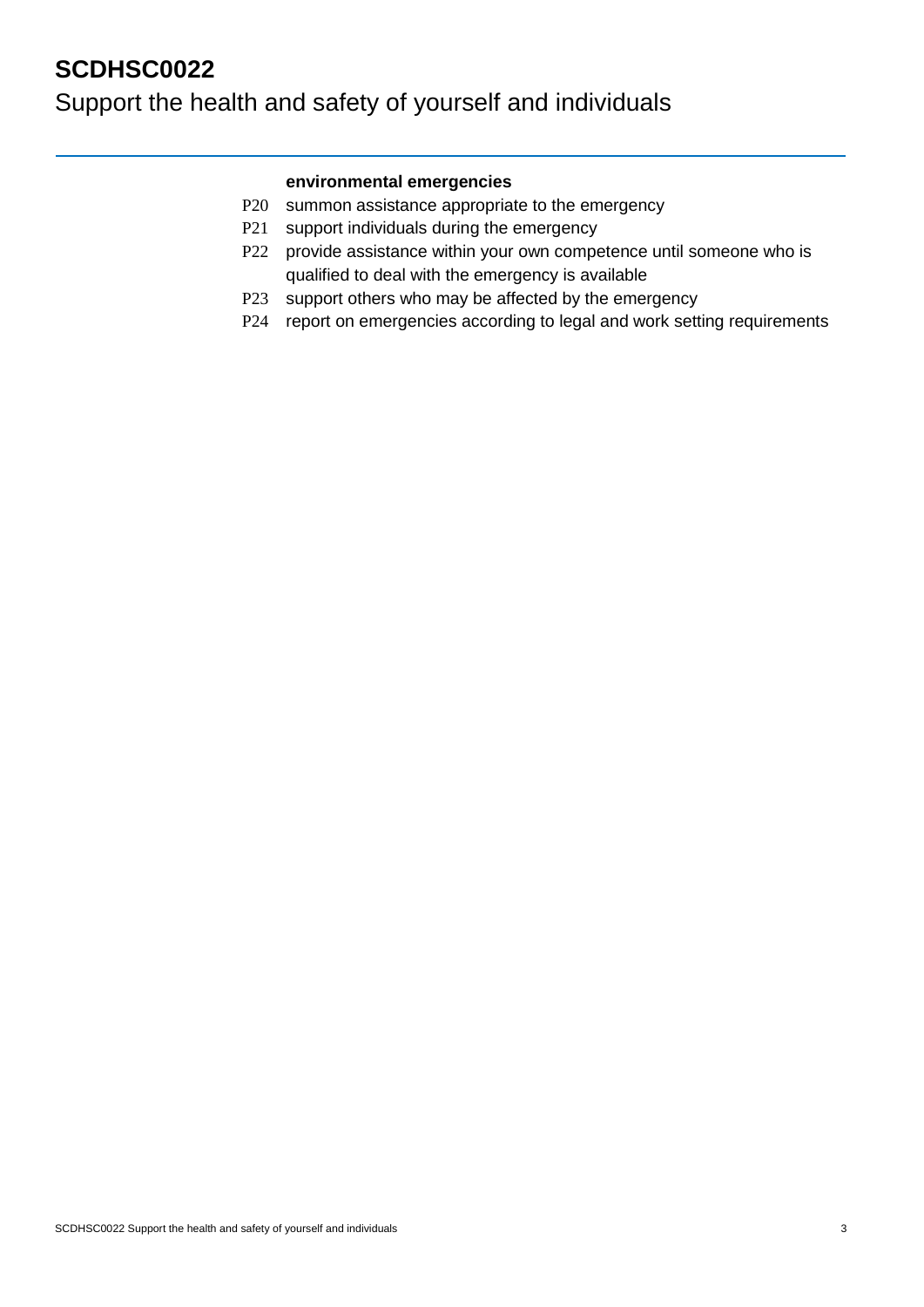| <b>Knowledge and</b><br>understanding | <b>Rights</b>            |                                                                                                                            |
|---------------------------------------|--------------------------|----------------------------------------------------------------------------------------------------------------------------|
| You need to know and<br>understand:   | K <sub>1</sub>           | work setting requirements on equality, diversity, discrimination and<br>rights                                             |
|                                       | K <sub>2</sub>           | your role in supporting rights, choices, wellbeing and active<br>participation                                             |
|                                       | K <sub>3</sub>           | your duty to report anything you notice people do, or anything they<br>fail to do, that could obstruct individuals' rights |
|                                       | K4                       | the actions to take if you have concerns about discrimination                                                              |
|                                       | K <sub>5</sub>           | the rights that individuals have to make complaints and be<br>supported to do so                                           |
|                                       |                          | How you carry out your work                                                                                                |
| You need to know and<br>understand:   | K <sub>6</sub>           | codes of practice, standards, frameworks and guidance relevant to<br>your work and the content of this standard            |
|                                       | K7                       | the main items of legislation that relate to the content of this<br>standard within your work role                         |
|                                       | K <sub>8</sub>           | your own background, experiences and beliefs that may affect the<br>way you work                                           |
|                                       | K <sub>9</sub>           | your own roles and responsibilities with their limits and boundaries                                                       |
|                                       | K <sub>10</sub>          | who you must report to at work                                                                                             |
|                                       | K11                      | the roles and responsibilities of other people with whom you work                                                          |
|                                       | K <sub>12</sub>          | how to find out about procedures and agreed ways of working in<br>your work setting                                        |
|                                       | K <sub>13</sub>          | how to make sure you follow procedures and agreed ways of<br>working                                                       |
|                                       | K14                      | what you should do when there are conflicts and dilemmas in your<br>work                                                   |
|                                       | K <sub>15</sub>          | how and when you should seek support in situations beyond your<br>experience and expertise                                 |
| You need to know and                  | <b>Health and Safety</b> |                                                                                                                            |
| understand:                           | K <sub>16</sub>          | your work setting policies and practices for health, safety and<br>security                                                |
|                                       | K17                      | practices that help to prevent and control infection in the context of<br>this standard                                    |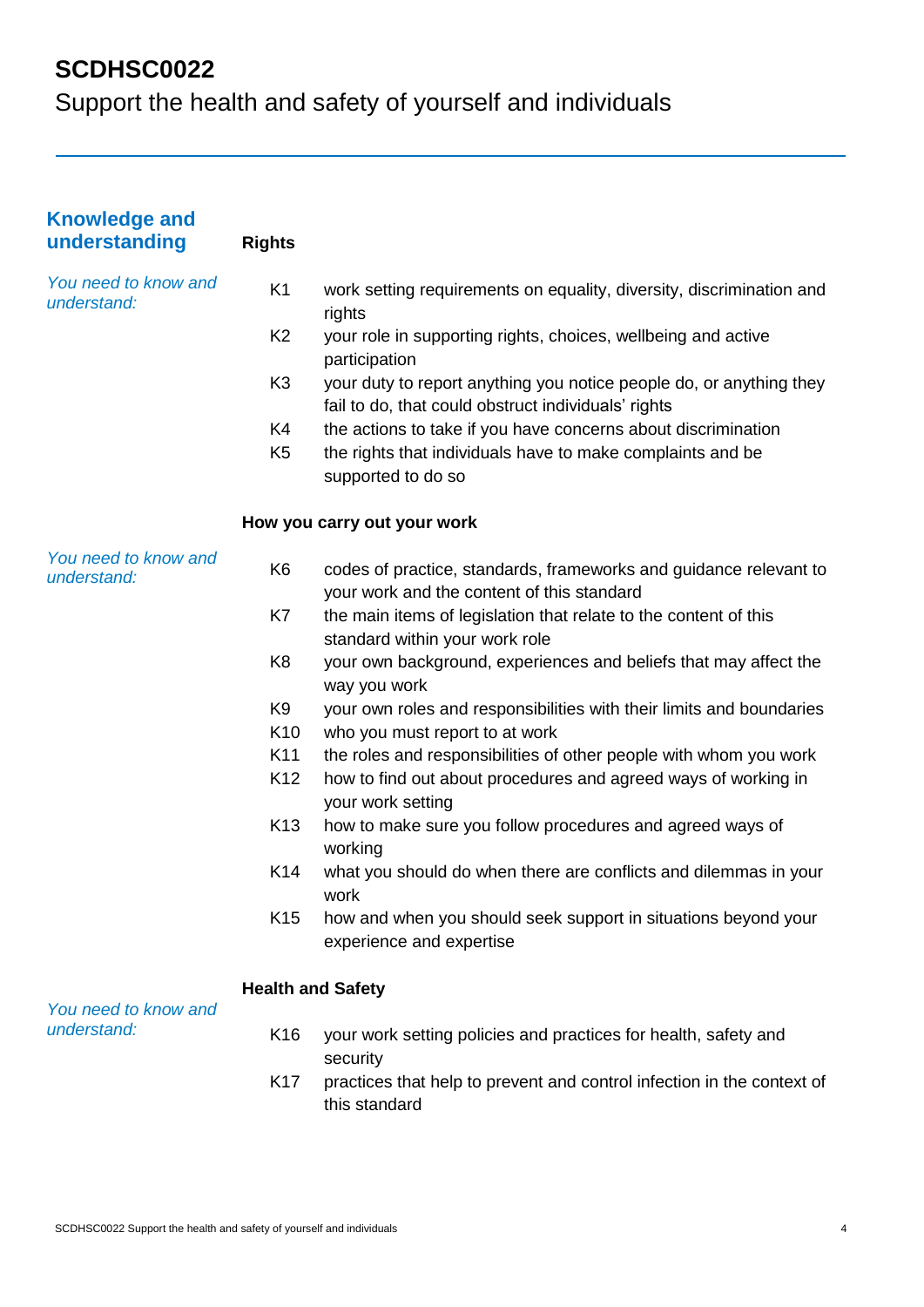|                                     | Safe-guarding                                                                  |                                                                                                                                                                                                                                                                                                                                                                                                                                                                                                                                                                                                                                                                                                                                                                                                                      |  |  |  |  |
|-------------------------------------|--------------------------------------------------------------------------------|----------------------------------------------------------------------------------------------------------------------------------------------------------------------------------------------------------------------------------------------------------------------------------------------------------------------------------------------------------------------------------------------------------------------------------------------------------------------------------------------------------------------------------------------------------------------------------------------------------------------------------------------------------------------------------------------------------------------------------------------------------------------------------------------------------------------|--|--|--|--|
| You need to know and<br>understand: | K <sub>18</sub><br>K <sub>19</sub><br>K <sub>20</sub><br>K21                   | the duty that everyone has to raise concerns about possible harm or<br>abuse, poor or discriminatory practices<br>signs and symptoms of harm or abuse<br>how and when to report any concerns about abuse, poor or<br>discriminatory practice, resources or operational difficulties<br>what to do if you have reported concerns but no action is taken to<br>address them                                                                                                                                                                                                                                                                                                                                                                                                                                            |  |  |  |  |
| You need to know and                | <b>Handling information</b>                                                    |                                                                                                                                                                                                                                                                                                                                                                                                                                                                                                                                                                                                                                                                                                                                                                                                                      |  |  |  |  |
| understand:                         | K22<br>K <sub>23</sub><br>K24<br>K <sub>25</sub><br>K <sub>26</sub>            | legal requirements, policies and procedures for the security and<br>confidentiality of information<br>work setting requirements for recording information and producing<br>reports including the use of electronic communication<br>what confidentiality means<br>how to maintain confidentiality in your work<br>when and how to pass on information                                                                                                                                                                                                                                                                                                                                                                                                                                                                |  |  |  |  |
|                                     |                                                                                | <b>Specific to this NOS</b>                                                                                                                                                                                                                                                                                                                                                                                                                                                                                                                                                                                                                                                                                                                                                                                          |  |  |  |  |
| You need to know and<br>understand: | K27<br>K28<br>K <sub>29</sub><br>K30<br>K31<br>K32<br>K33<br>K34<br>K35<br>K36 | legislation and work setting procedures to prevent and control<br>infection<br>aspects of your own health and hygiene that can help prevent the<br>spread of infection<br>legislation and work setting requirements for dealing with incidents<br>and emergencies<br>different kinds of incidents and emergencies that may arise in your<br>work setting<br>your responsibility for keeping yourself and others safe within your<br>work role and environment<br>additional hazards to consider when working alone<br>how to take responsibility for your own health and wellbeing<br>practices for safe moving and handling<br>approved methods and procedures for potentially hazardous<br>activities you undertake at work<br>national and local guidance on falls prevention and factors that<br>impact on falls |  |  |  |  |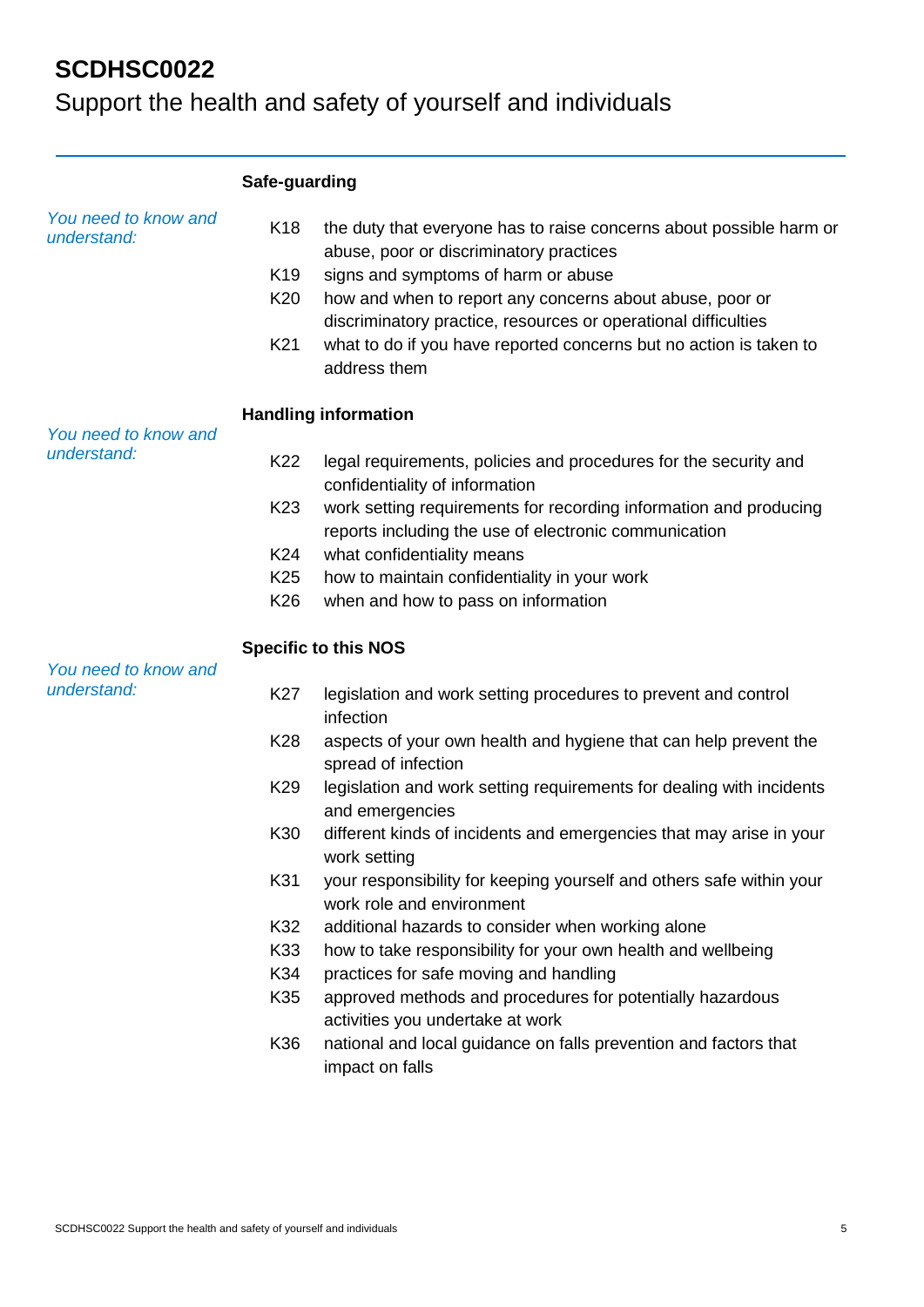Support the health and safety of yourself and individuals

#### **Additional Information**

**Scope/range relating to performance criteria** 

The details in this field are explanatory statements of scope and/or examples of possible contexts in which the NOS may apply; they are not to be regarded as range statements required for achievement of the NOS.

Note: Where an individual finds it difficult or impossible to express their own preferences and make decisions about their life, achievement of this standard may require the involvement of advocates or others who are able to represent the views and best interests of the individual.

Where there are language differences within the work setting, achievement of this standard may require the involvement of interpreters or translation services

An **accident** may be a major or minor incident that is unforeseen and causes injury; accidents may be due to falls; hazards in the environment; illness; disability; weaknesses; sensory and cognitive impairment; frailty

**Approved methods and procedures** may include using correct moving and handling techniques; wearing correct personal protective clothing appropriate to the situation, environment and activities; using and storing equipment and materials safely; dealing with spillages safely; safe disposal of waste; safe handling of food; effective hygiene practices

**Health and environmental emergencies** may relate to fire, security, serious accidents, minor accidents or first aid

A **hazard** is something with potential to cause harm

The **individual** is the person you support or care for in your work A **risk** takes account of the likelihood of a hazard occurring and may include the possibility of danger, damage or destruction to the environment and goods; the possibility of injury and harm to people

**Security risks** may include bomb scares; intruders; missing people; lost keys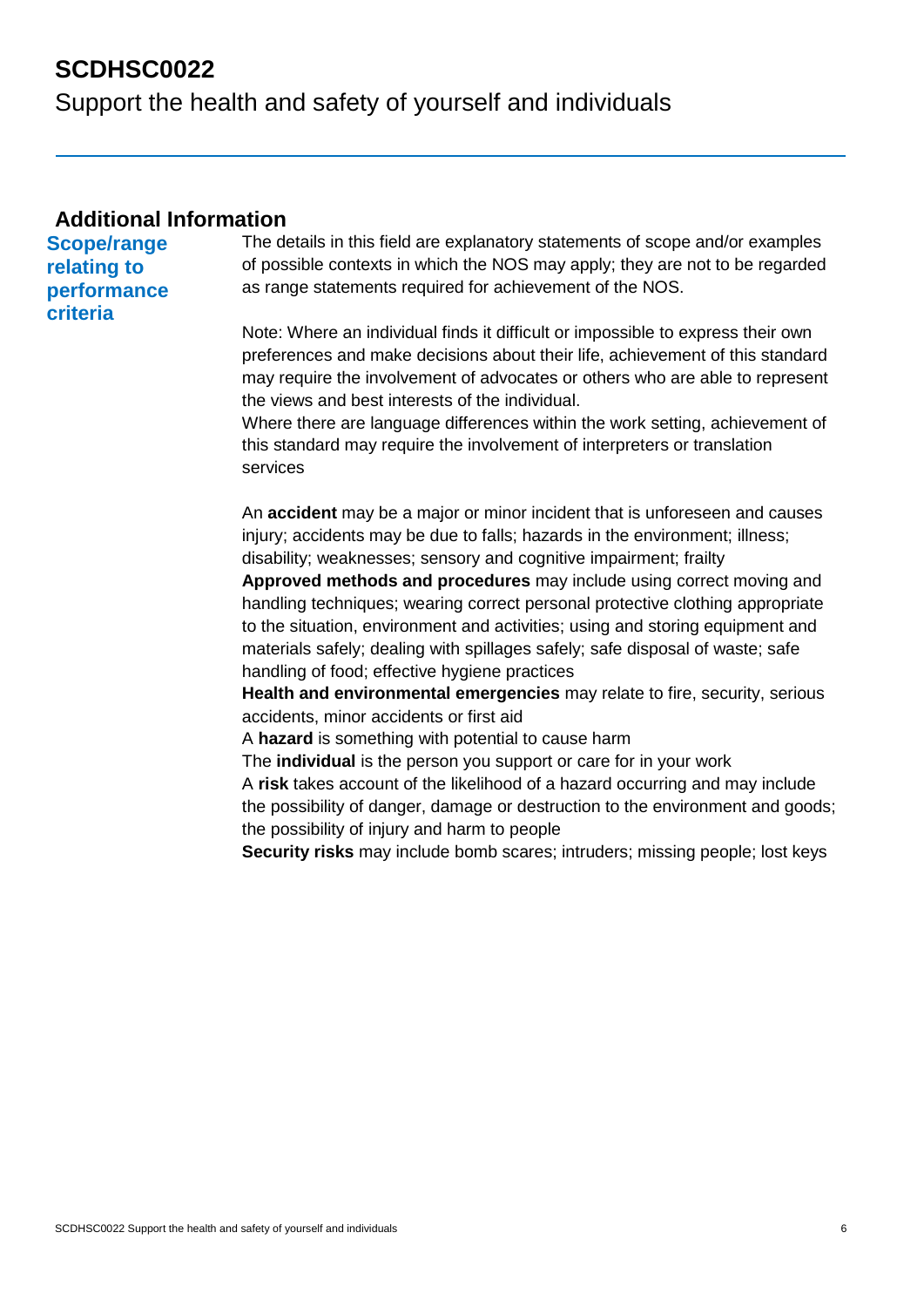| Scope/range<br>relating to<br>knowledge and<br>understanding | All knowledge statements must be applied in the context of this<br>standard.                                                                                                                                                                                                                                                                                                                                                                                                                                                                                                                                                                                                                          |
|--------------------------------------------------------------|-------------------------------------------------------------------------------------------------------------------------------------------------------------------------------------------------------------------------------------------------------------------------------------------------------------------------------------------------------------------------------------------------------------------------------------------------------------------------------------------------------------------------------------------------------------------------------------------------------------------------------------------------------------------------------------------------------|
| <b>Values</b>                                                | Adherence to codes of practice or conduct where applicable to your role and<br>the principles and values that underpin your work setting, including the rights<br>of children, young people and adults. These include the rights:<br>To be treated as an individual<br>To be treated equally and not be discriminated against<br>To be respected<br>To have privacy<br>To be treated in a dignified way<br>To be protected from danger and harm<br>To be supported and cared for in a way that meets their needs, takes account<br>of their choices and also protects them<br>To communicate using their preferred methods of communication and<br>language<br>To access information about themselves |